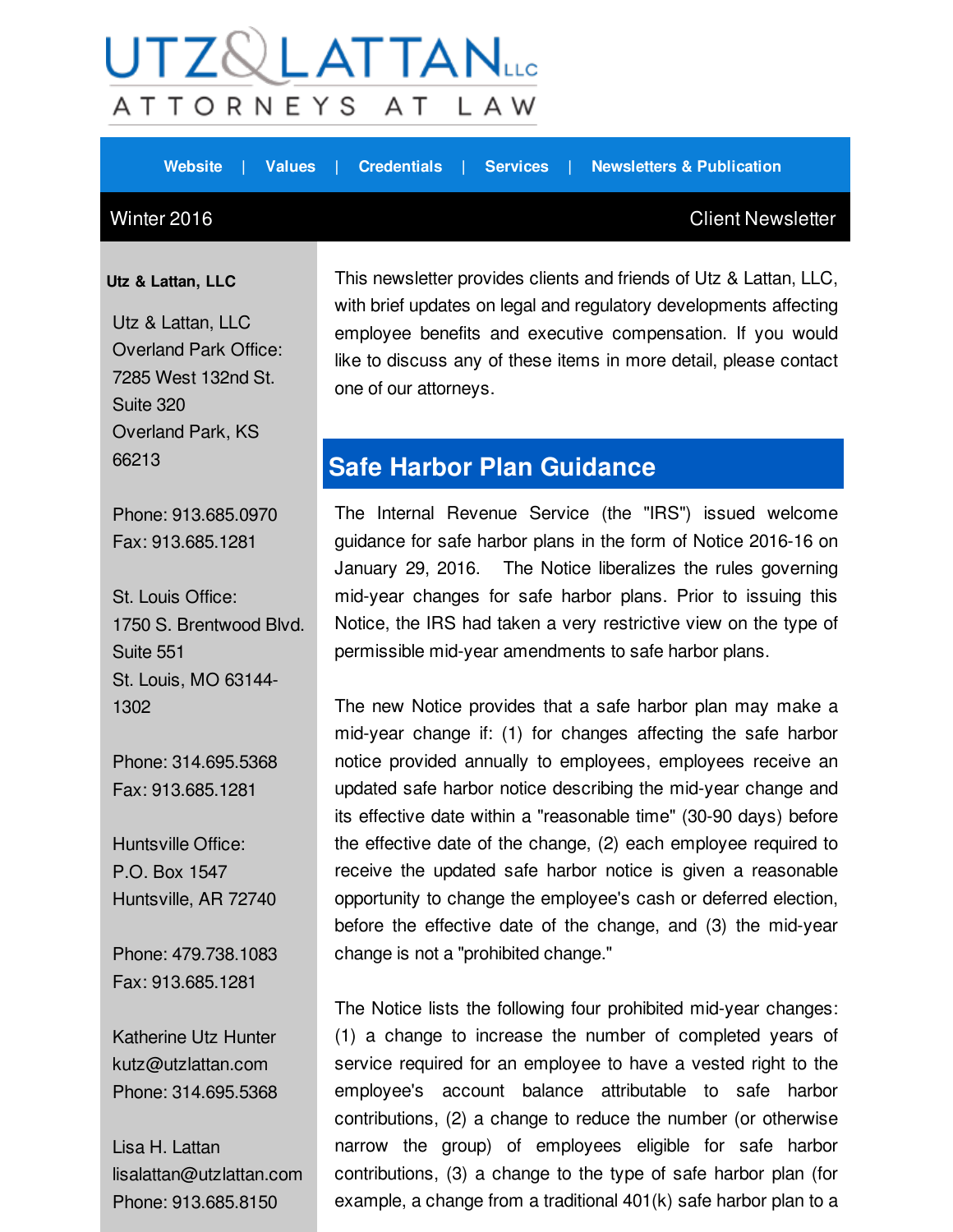Dale K Ramsey dramsey@utzlattan.com Phone: 479.738.1083

John L. Utz jutz@utzlattan.com Phone: 913.685.7978

www.utzlattan.com

The information in this newsletter is of a general nature only and does not constitute legal advice.

Consult your attorney for advice appropriate to your circumstances.

QACA 401(k) safe harbor plan), and (4) a change to modify (or add) a formula used to determine matching contributions (if the change increases the amount of matching contributions) or to permit discretionary matching contributions.

Plan sponsors who previously were uncertain as to their ability to make needed mid-year changes to safe harbor plans (e.g., in connection with mergers or acquisitions) now can rely on Notice 2016-16 to make permissible changes as needed.

# **Update on Department of Labor's New Fiduciary Conflict of Interest Rule**

The Department of Labor's (DOL) proposed new definition of an ERISA fiduciary is currently under review at the Office of Management and Budget (OMB). The rule, which was proposed in April 2015, has been the subject of much controversy and comment within the retirement and financial industries. As proposed, the rule would expand the definition of an ERISA fiduciary and would subject such fiduciaries to new conflict-ofinterest standards intended to ensure that fiduciaries work in the best interest of their ERISA and IRA clients. The DOL has indicated that it has made changes to the initial proposed rule in response to industry comments, but the final rule provisions are not yet known. Sending the regulation to OMB is the last step toward finalization, and the final rule is expected to be released in March or April of this year. Once finalized, an implementation period of eight months or more is likely.

Congress and industry advocates have continued to express concern about the proposed rule. Some have argued that the rule will be too costly to implement, will disrupt current investment advice relationships, and may cause some financial service providers to discontinue providing advice and guidance to small retirement and IRA account holders. Others have argued that the rule provides necessary protections for investors. Most recently, at least two bills have been introduced by members of Congress attempting to stop implementation of the new regulation. Other members have indicated they are reserving judgment until the final rule is released.

### **Supreme Court Subrogation Case**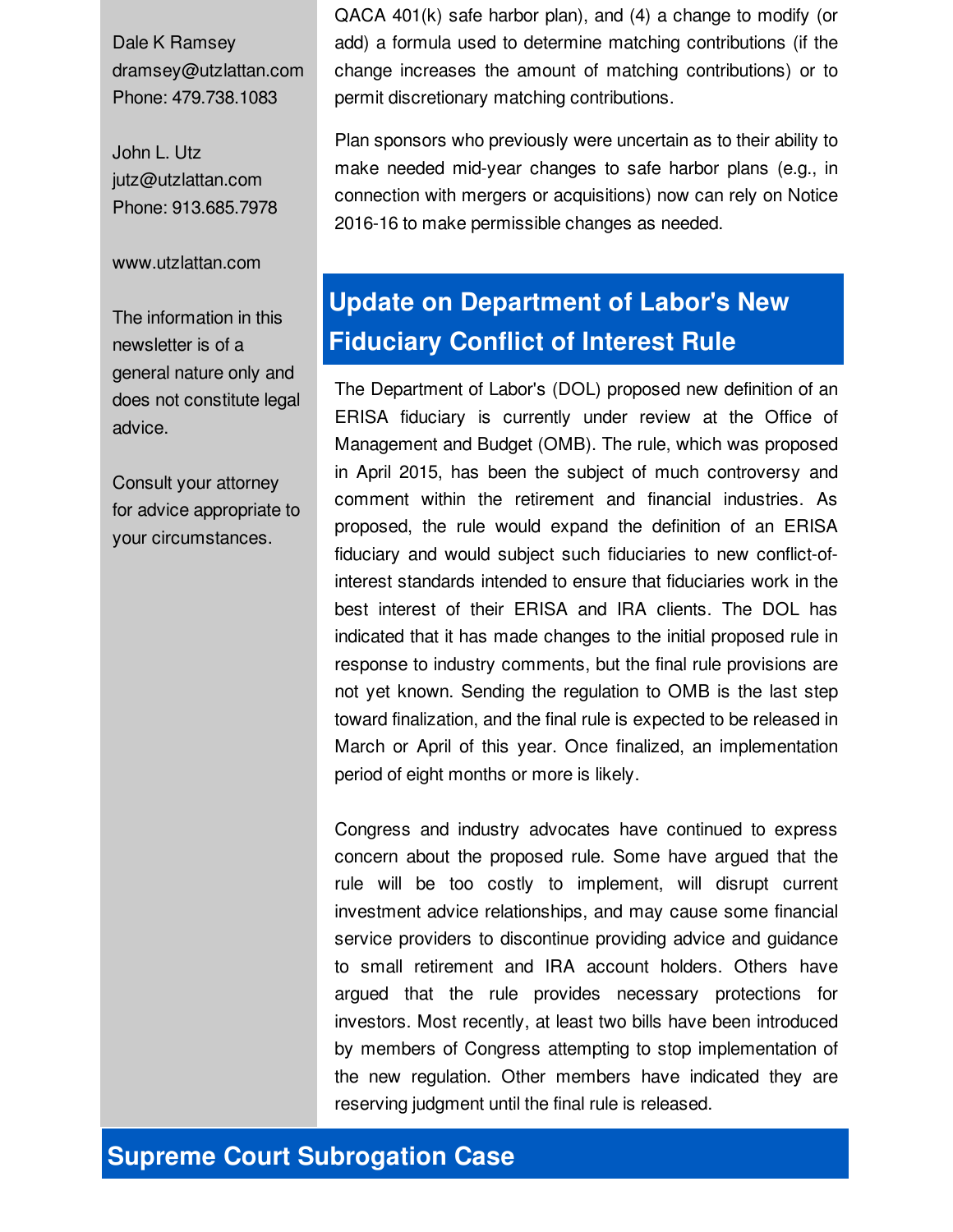On January 20, 2016, the Supreme Court decided a key case involving health plan subrogation rights under ERISA in *Montanile v. Board of Trustees*. In that case, the Court ruled that an ERISA fiduciary does not have a right under ERISA to reimbursement for benefits paid to a plan participant if the participant completely disperses a third-party settlement on items that are *not traceable*. Specifically, an ERISA fiduciary may not bring a claim under Section 502(a)(3) of ERISA for "appropriate equitable relief" if the plan participant spends settlement funds on items that are not traceable (such as food).

In *Montanile*, an ERISA health plan paid \$121,000 in claims for a plan participant's medical expenses related to a drunk driving car accident. The plan document included a standard (and rather comprehensive) subrogation and reimbursement provision. Specifically, the plan document provided that amounts recovered by a plan participant from a third party by award, judgment, or settlement should be promptly paid to the plan first, without reduction for any attorney's fees or other costs and expenses. The plan document also required that participants notify the plan and obtain its consent before settling claims. The plan was aware of the participant's settlement for \$500,000 from the drunk driver and sought reimbursement of the \$121,000 it had paid for the participant's medical expenses relating to the car accident. The participant's attorney refused the plan's request for reimbursement. Negotiations between the plan and the participant's attorney ultimately broke down, at which time the attorney notified the plan that monies would be transferred from a client trust account to the participant unless the plan objected within 14 days. The plan did not object (at least within the 14 day timeframe), and six months later the plan filed a claim under ERISA Section 502(a)(3) against the participant for \$121,000. The plan attempted to recover the \$121,000 from any unspent settlement proceeds or any property in the participant's actual or "constructive" possession. The Supreme Court reversed the lower courts' decisions and ruled against the plan, holding that an ERISA fiduciary cannot, under ERISA Section 502(a)(3), recover amounts from a settlement if the participant dissipates the whole settlement on "nontraceable items." This is because, according to the Court, obtaining recovery from the participant's general assets is not "equitable relief," which is a requirement for a lawsuit brought under ERISA Section 502(a)(3).

*Why this case is important:*The *Montanile* case should serve as a warning for plan fiduciaries to quickly pursue reimbursement from a plan participant for recovery against a third party. Plans may want to implement mechanisms to track participants' settlement cases against third parties so that plans can act swiftly when participants do recover from third parties. Plans may want to periodically contact participants who have received plan benefits to ask whether the participant is pursuing recovery from a third party. If a plan uses a third party to pursue subrogation and reimbursement cases, the plan should contact the third party to ensure that timely action will be taken to recover amounts owed to the plan. Finally, plan sponsors may wish to bolster subrogation and reimbursement language in plan documents in an effort to address some of the issues illuminated by the *Montanile* case.

#### **Year-End Guidance on Health and Welfare Plans**

The government issued a fair amount of health and welfare guidance at the end of 2015.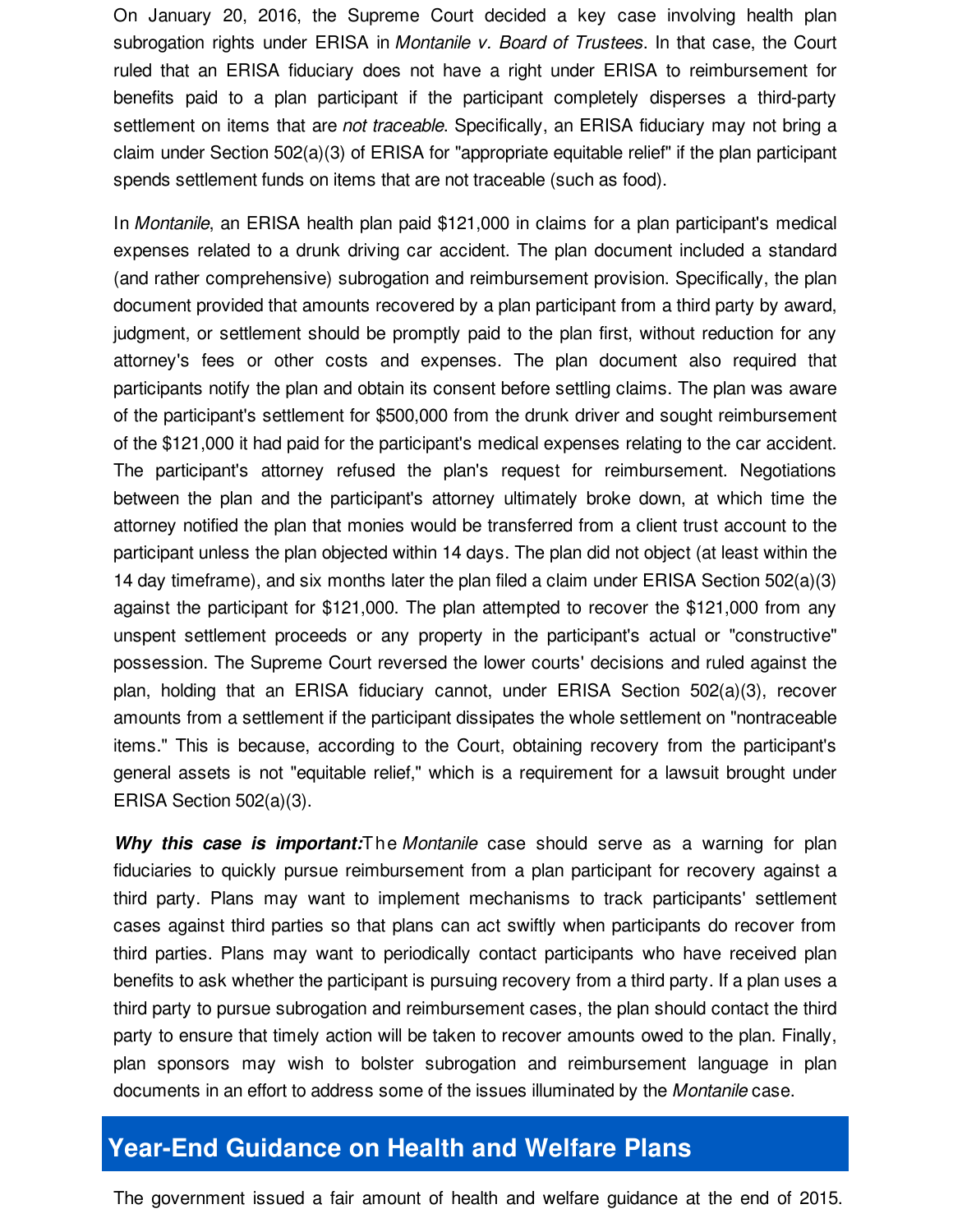Below we have highlighted the guidance that is most relevant to our clients:

ACA Information Reporting Delay. The IRS issued Notice 2016-4 at the end of December delaying the deadline for certain "information reporting" requirements under the Affordable Care Act (ACA). Specifically, the Notice delayed the deadline for furnishing to individuals the 2015 Form 1095-C (and Form 1095-B for small employers) to **March 31, 2016**, and for filing with the IRS a copy of these forms as well as the 2015 Form 1094-C transmittal (and Form 1094-B transmittal for small employers) **to May 31, 2016** (or **June 30, 2016**, if filing electronically). Employers that do not comply with these extended deadlines will be subject to penalties for failure to timely furnish and file the Forms (see our Summer 2015 newsletter for more information on the penalty amounts); *extensions will not be granted*.

Employees may have questions about how to file their 2015 tax returns without first receiving the Form 1095-C (or Form 1095-B). While plan sponsors should always direct employees to tax advisors for tax advice, employers may want to briefly communicate to employees that they may file 2015 tax returns in reliance on other information received from the employer concerning eligibility for the premium tax credit or liability for a penalty for failure to maintain minimum essential coverage.

Final ACA Regulations. The government issued final regulations concerning certain rules under ACA. The final regulations apply to group health plans as well as health insurance issuers beginning in 2017 and include some clarifications regarding certain ACA rules. Three clarifications are worth mentioning:

*Prohibition on HMO Service Area Requirement for Dependents Under Age 26*. It is a violation of the ACA for a health plan to require that participants live, work, or reside in a specific service area to be eligible for coverage, *to the extent the requirement is applicable to dependent children up to age 26.* Plans that utilize an HMO design should work with their third party administrator - or the health insurance issuer - to remove this requirement beginning with the 2017 plan year.

*Information to be Provided Automatically in Connection with Appeal*. The final regulations clarify that certain information must be provided *automatically* in connection with a health plan appeal. Specifically, health plans must provide the claimant (free of charge) with new or additional evidence considered, relied upon, or generated by the plan in connection with the claim, as well as any new or additional rationale. This information must be provided as soon as possible and *before* the notice of the final adverse benefit determination is provided. Plan sponsors should review their plan documents and consult with TPAs to ensure that this requirement is satisfied beginning in 2017.

*Patient Protections Clarifications*. The final regulations include a few clarifications regarding "patient protections." First, if a plan requires the designation of a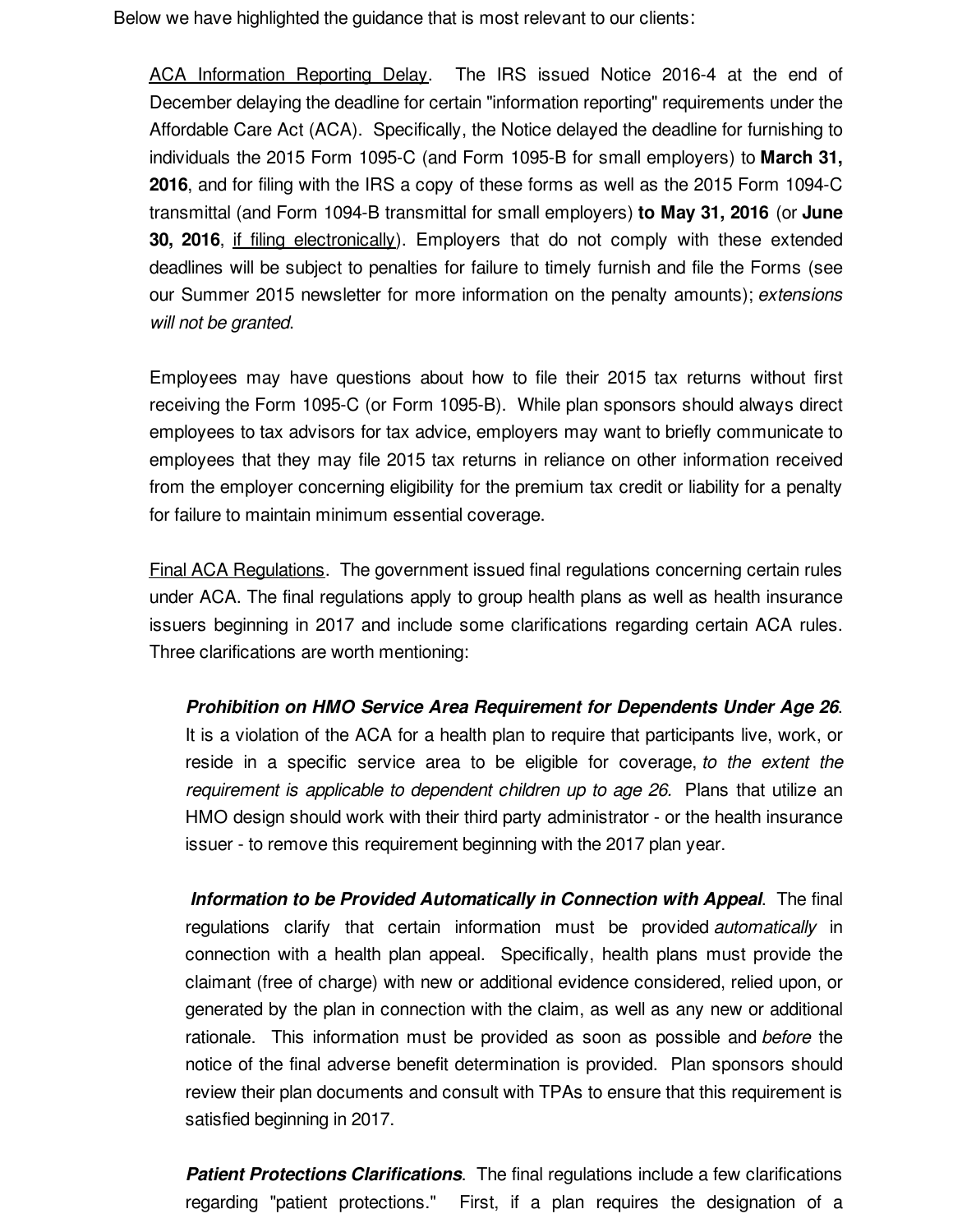participating primary care provider for a child, the plan must allow a participant to designate any physician who specializes in pediatrics, including pediatric subspecialties (for example, pediatric oncology). Second, all women - *regardless of age* - may receive obstetrical and gynecological care without prior authorization (or plan or physician referral). Third, a plan cannot require a time limit within which a participant must seek emergency services for those services to be covered by the plan.

FAQs Concerning the ACA. The government issued FAQs (IRS Notice 2015-87) in December pertaining to various provisions under the ACA that apply to employerprovided health coverage. Below is a summary of some of the highlights:

*Health Reimbursement Accounts (HRAs)*. The guidance includes clarifications on various HRA issues, including (but not limited to): (1) a confirmation that retiree-only HRAs may be used to purchase individual market coverage; and (2) a clarification that an HRA may be integrated with an employer's other group health plan only as to the individuals who are enrolled in both the HRA and other group health plan.

If your company sponsors an HRA, please carefully review your plan documents to ensure the plan's terms comply with the recent guidance. Feel free to contact our law firm for more information on the guidance and its application to your company's HRA.

*Miscellaneous Employer Mandate Issues*. The guidance includes information related to the employer mandate, including (but not limited to) a clarification that for purposes of determining an employee's full-time status under the employer mandate, "hours of service" does not include payments made solely to comply with state disability insurance laws or worker's compensation laws.

The rules pertaining to the employer mandate are complex. Please contact our law firm if you have questions regarding the application of the employer mandate rules to your health plan.

*FSA Guidance.* The guidance includes information related to health FSAs. For example, the Notice clarifies that health plans that permit participants to carry over up to \$500 in unused FSA dollars must factor in any carried over amount when determining whether a participant has overspent or underspent his or her FSA for purposes of COBRA. Additionally, the Notice provides: (1) that the applicable COBRA premium for health FSA coverage may not factor in any carried over amounts; and (2) that a health FSA that allows carryovers for "similarly situated nonCOBRA beneficiaries" must allow a carryover of unused amounts to a COBRA beneficiary even if this causes an extension of the COBRA coverage beyond the plan year.